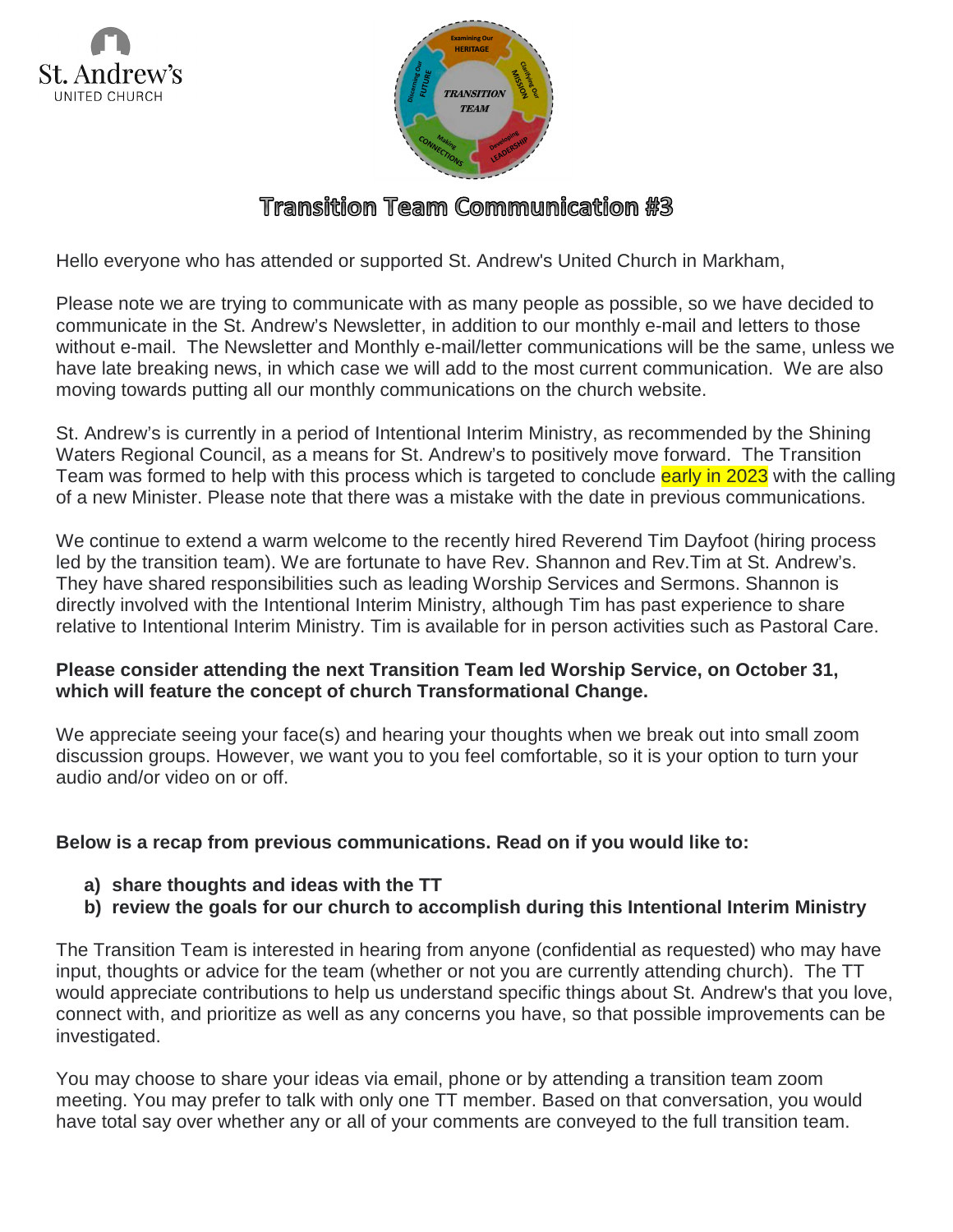Your Transition Team members and e-mail addresses are as follows.

Reverend Shannon Mang (Intentional Interim Minister) 1-403-607-8645 or [mangshannon@gmail.com](mailto:mangshannon@gmail.com)

Rick Brewer (TT chair) – [brewerarbee@sympatico.ca](mailto:brewerarbee@sympatico.ca)

Daveisha Francis – [daveisha-dance@hotmail.com](mailto:daveisha-dance@hotmail.com)

Gwyneth Mast  $-905294-6028 - g$  mast @ rogers.com

Tara Truscott - 905 471-4599 or [paulandtara@yahoo.com](mailto:paulandtara@yahoo.com)

Henry Yeung – [hyeung2130@gmail.com](mailto:hyeung2130@gmail.com)

Lynella Reid-James (Shining Waters Regional Representative) – [lzrjames2@gmail.com](mailto:lzrjames2@gmail.com)

If you would like to participate as part of a transition team zoom meeting and share with the group in that forum, please email Rick to coordinate.

The Transition Team has previously led two Sunday Worship Services, which highlighted the history of St. Andrew's. The Intentional Interim Ministry process has now concluded the focus point of Examining our Heritage. These focus points will help us to achieve our goals. Future focus points include the following:

- Leadership Development
- Clarifying Our Mission (Discerning our Identity and Purpose)
- Making Connections (in our Community and with the United Church of Canada)
- Discerning Our Future

Please note the following goals which the transition team have developed, based on discussions, and on the general concerns recommendations previously communicated by the Shining Waters Regional Council.

## Goals:

- Examine Church governance and board constitution to streamline council and committees and embed succession planning
- Research and provide social justice and inter-cultural training and conversation opportunities to congregation and staff
- Look for ways to improve communication, transparency and trust between staff, council and congregation.
- Investigate process for managing disagreement (including possibly training a group in conflict management strategies).
- Use St. Andrew's vision to guide the goals of all church groups. Identify which church and community groups (neighbours) we are not currently serving. Identify ways we are being called by God to serve and/or partner with them.
- Reach out to congregation through surveys and small group discussions to get feedback about what the congregation wants for our church (worship, music, areas of focus).